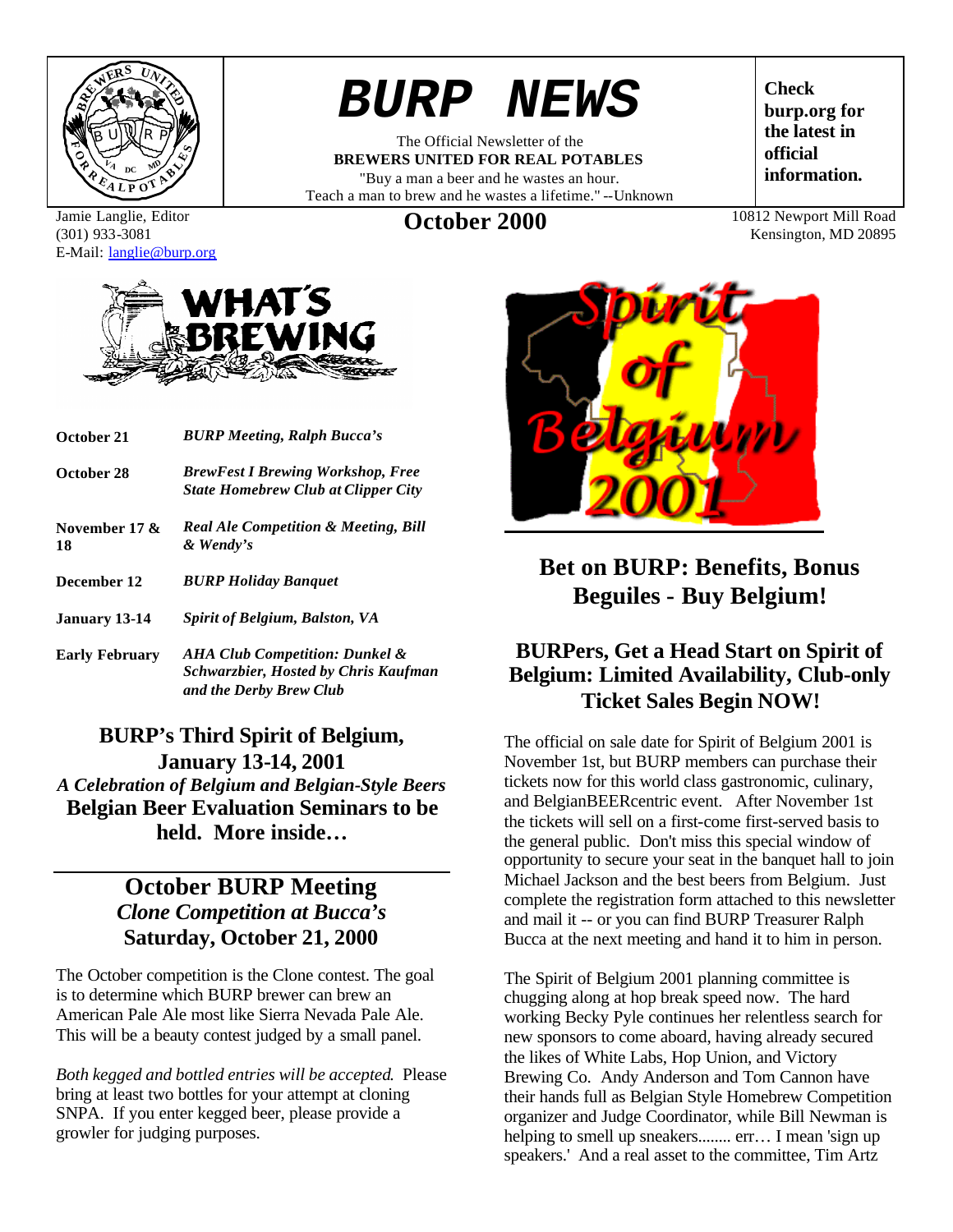brings his power, influence, and prior SoB planning experience to tackle the tough task of signing on beer distributors. The wonderfully soft and nice smelling and cute Betsy Kepler is coordinating the Belgian banquet with a caterer and Geert Piferoen, Master Chef of Belgium. And there is a chunky new Spirit of Belgium web page designed by Bob Kepler which is guaranteed to increase page views, click-thru rates and launch Spirit of Belgium to pre-IPO status. Directing these driven, dedicated, dubbeldesiring do-gooders is our very own dirndl-doffing: SoB Uber-Frau Colleen Cannon.

For more information, or if you have questions or comments, please contact: *sobinfo@burp.org* or visit the Spirit of Belgium web page: http://burp.org/SoB2001



# **BURP EDUCATION UPDATE**

*Wendy Aaronson, Minister of Enlightenment*

# **Belgian Beer Evaluation Seminars**

BURP will be holding Belgian Beer evaluation seminars in anticipation of Spirit of Belgium 2001. The purpose of the seminars is to do specialty training for our BJCP judges so that they can become expert judges for the Belgian homebrew competition.

The classes will be on Tuesday evenings in October, November, and December. We will hold 5 classes and cover all the judging categories that will be used at the Spirit of Belgium homebrew competition. BURP members who are experienced in judging and brewing those styles will teach the classes. We will alternate the class locations between Maryland and Virginia.

We will hold the class size to 15 people. Priority will be given to BJCP judges who would like to judge at Spirit of Belgium. We are anticipating, based on past Spirit of Belgium homebrew competitions, that there will be limited judging places due to the large number of out of town BJCP judges that attend the event. If you are in the BJCP and take these classes, you will be guaranteed a place to judge at SOB.

There are two other requirements to take this class. First, you must agree to attend the Spirit of Belgium Conference. This class is not intended to just learn about and drink Belgian Ales. We are trying to support BURPs Spirit of Belgium. Second, attendees must agree to brew and enter at least one beer into the Belgian homebrew competition. The class will emphasize brewing these beers as much as evaluating them. We really need to support the Spirit of Belgium homebrew competition.

There will be a nominal charge to cover the costs of procuring excellent Belgian beers for the classes. We will also be judging homebrewed examples.

The bottom line, is that we have some real experts in Brewing and Evaluating Belgian beers in this club, and this is the perfect opportunity to get practical experience in these styles. Come on out and start getting psyched for Spirit of Belgium 2001! To sign up, contact either Tom Cannon (cannon@burp.org) or Wendy Aaronson. Again, priority will be given to BJCP judges, but if we don't fill the class, we will accept first come first serve.



**Dittmann's Dispatch** *John Dittmann, Fearless Leader*

Greetings to all BURP members and friends.

We had fun at Octoberfest didn<sup>1</sup>t we. Now we get to celebrate in rural Maryland in October. I hope to see many friends at Ralph's on October 21.

By the time this is read the Cap City - Shirlington/Mid-Atlantic Association of Craft Brewers Octoberfest celebration will have passed. BURP is helping with this festival with club members serving as team leaders and servers. Kudos to those who helped to provide a good time for all who attended.

The Spirit of Belgium is really coming together. Colleen Cannon and the rest of the crew are doing a bang-up job -- the location is set and the web site looks terrific. Look for a lot of information about the SOB elsewhere in this issue. Remember to register early. The club can use the money in the bank account to help cover advance costs.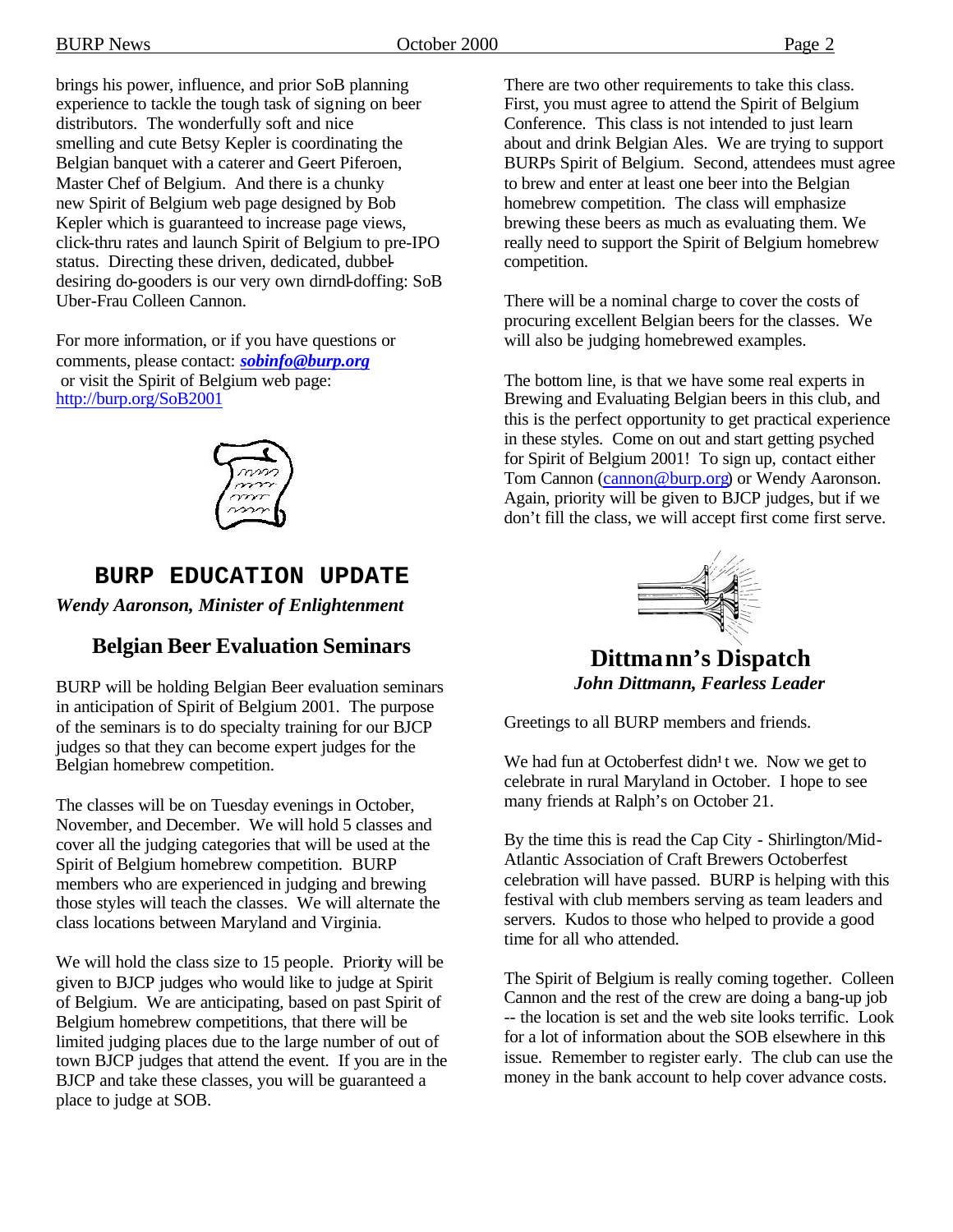I hope there are many entries to the clone/challenge contest (the target is Sierra Nevada Pale Ale) and that a lot of people have shown off their cloning abilities. I have moved to a house and have started brewing again. The first beer I have made in quite some time will be entered in this contest.

I have started to put together a schedule of next year's meetings. I have heard some compla ints about too many meetings in Virginia. Well, if you want to see more meetings in the District or Maryland, there is an option … volunteer to host them. Several meetings are already taken, but contact me if you want to host a meeting, and we will try to work something out.

Steve Marler did me a favor by having the 2000 meeting locations set when I was elected. I would like to help the next Fearless Leader by doing the same.



# **Calling All Beer Engines!**

As part of the 2000 BURP Real Ale Competition, we will once again be calling on all BURP members for their beer engines for use in the competition and the tasting at the November meeting. If you are a BURPer, and you have a beer engine (there are lots of you), we hope you will let us use your pump for the biggest Real Ale tasting on the East Coast! RAC organizers will be contacting you, but if you think we will forget you, please contact us (Tom or Andy). Thanks!



# **The Campaign for Real Ale (CAMRA)**

The Campaign For Real Ale (CAMRA) was founded in 1971 as a consumer movement to protect Britain's brewing heritage. At the time, brewery take-overs and closures were commonplace, and

traditional British beer was on its deathbed. As the giant breweries were closing down small producers all across the country, choice was diminishing and, in place of

beers brewed for local palates, nationally advertised keg beers were finding their way onto the bar.

Due largely to the efforts of groups such as CAMRA, Real Ale is now available in the majority of bars, even those owned by the major National breweries, who sometimes market the Ales produced by the small breweries they now own throughout the country.

CAMRA membership is in excess of 45,000. CAMRA publishes many excellent books, including Britain's number one beer and pub guide, "The Good Beer Guide"

# **BURP 2000 Real Ale Competition, November 17**

Announcing the fourth BURP Real Ale Competition to be held in conjunction with the November 18 BURP meeting at Bill and Wendy's house in Rockville.

For those who have not participated in the past, this is a keg-only competition with entries accepted in the following British ale categories: Mild, Ordinary Bitter, Best Bitter, Strong Bitter (ESB), Strong Mild, Old Ale, Scottish 60/-, 70/-, and 80/-, Brown Ale, Porter, and Stout. All entries must be naturally conditioned (no forced carbonation, please), and will be served by hand pump without the assistance of any extraneous gas. A beer engine will not be required for entry as the club has plenty amongst our members.

Entries will be accepted at Bill and Wendy's house, beginning Sunday, 12 November. A minimum of one gallon of beer is required in the keg for each entry. Three or Five gallon Cornelius kegs with standard pin or ball lock fittings are the most readily used form of keg, but if you wish to submit a Sanke or a Hogshead of Real Ale, please be our guest :-). It is recommended that all entrants submit their kegs a few days before the competition in order to allow the beer to settle and clear, but entries will be accepted right up until the time of the competition. Our crack team of BURP cellermen/women will adhere to any conditioning directions given them, but in the event that no directions are given, we will do whatever we feel is best for the beer.

The competition will be held Friday, 17 November during a closed-judging session, but the remaining beer will be available for tasting at the BURP meeting on Saturday the  $20<sup>th</sup>$ . Because of the quantity of Real Ale available for Saturday's meeting, the November meeting will not require members to bring beer.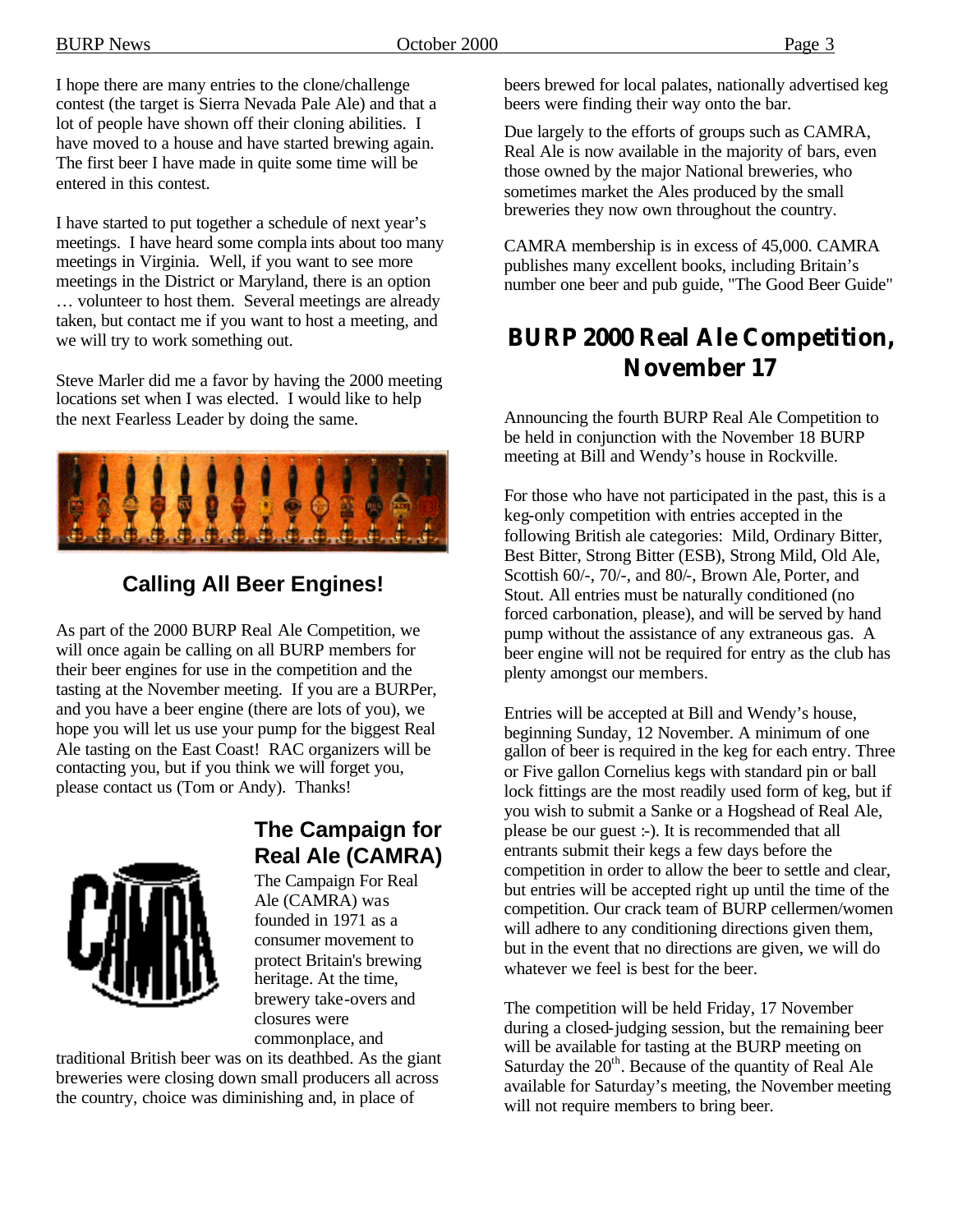The purpose of the competition is to celebrate Britishstyle Cask Conditioned Real Ale. The beers will be judged according to their quality as well as their adherence to these British styles. We will endeavor to recruit the most knowledgeable Real Ale judges from within BURP and the professional brewing community. There will be no cost to enter the competition and each entry will receive feedback. Ribbons will be awarded for first, second and third place and the winner will also receive the coveted 2000 BURP Real Ale Competition Cup.

Style guidelines and complete competition rules are available on the BURP webpage. If you can't access the BURP page, contact Tom Cannon (Cannon@Burp.org) or Andy Anderson (Andy@Burp.org) for more information. If you plan on entering beer for the RAC, please let us know as soon as possible for planning purposes.



#### **Local LiBeery Update** *Wendy Schmidt, BURP LiBeerian*

The inventory of BURP's Libeery is pretty much complete. The only task remaining is to inventory the newsletters and various beer related newspapers collected over the years. All other items (books, periodicals, photo albums, etc.) are complete. The Microsoft spreadsheet is being updated (probably as you are reading this) and will be forwarded to our Minister of the Web for inclusion on our web site. Once its posted on the web, please take a look if you have access to the internet.

Some copies of books have been loaned out for a long time; if you have had a Libeery book/magazine for a long time, please consider returning so someone else in the club can have a chance to use it as well. The spreadsheet (in "hard copy" form) will be available at the October meeting.

This year the club has not been receiving other Homebrew Clubs' newsletters through the regular mail. Instead there are several web sites that are accessed. Hopefully we will be able to get these web sites linked to our webpage so that everyone will have access to

these newsletters in the future. Most of the newsletters from the other Homebrew clubs for October contain news about, you guessed it, Oktorberfest activities in their areas.

*Der Bloatarian Spiegel*, the official newsletter of the Bloatarian Brewing League (Homebrew Club in the Cincinatti, Ohio area), discusses "Beer and Propane 2000" which took place October  $6 - 8$ . This event sounds similar to BURP's MASHOUT, in that camping and drinking homebrew are main activities, though they do have a Bloatarian secret ceremony that has something to do with funny hats.



### **September Meeting Report** *Tom Cannon*

The morning dawned bright and crisp. I could swear there was a hint of barley and hops in the air. That's it! The first day of Oktoberfest! We all know that Oktoberfest is a 16-day festival that ends on the first Sunday in October. We also know that the first formalized Oktoberfest was held in Munich in 1810 (or 1812 if you believe Andy Anderson). So counting backwards from 1 October, that made September 16 the first day of Octoberfest and the perfect day for the September BURP Meeting.

We gathered at the home of Pat and Janet Crowe, and more specifically, on their spacious "Mega-Deck" out back. BURPers started arriving a bit before the appointed starting time of 1:00, but who can wait to drink beer during Oktoberfest! Your dedicated meeting reporter along with expertly capable help from Steve Marler and Bill Madden ran a brief Oktoberfest class/discussion featuring 1 Vienna, 2 domestic Maerzen/Oktoberfests along with the peerless original Spaten Ur Oktoberfest. After these beers (all of which were quite good) everyone was in the proper mood for a quick round of "Ein Prosit" before settling into the Meeting/Celebration proper.

On deck on that fine Saturday afternoon were two homebrewed Oktoberfests (thanks Bob and Andy), one 80 shilling/alt beer (thanks Steve) one Rauchbier (thanks Colleen), and one very Belgiany Dopplebock (who's Brewers shall be nameless). Also, there was an excellent keg of Weizen thanks to Bill Madden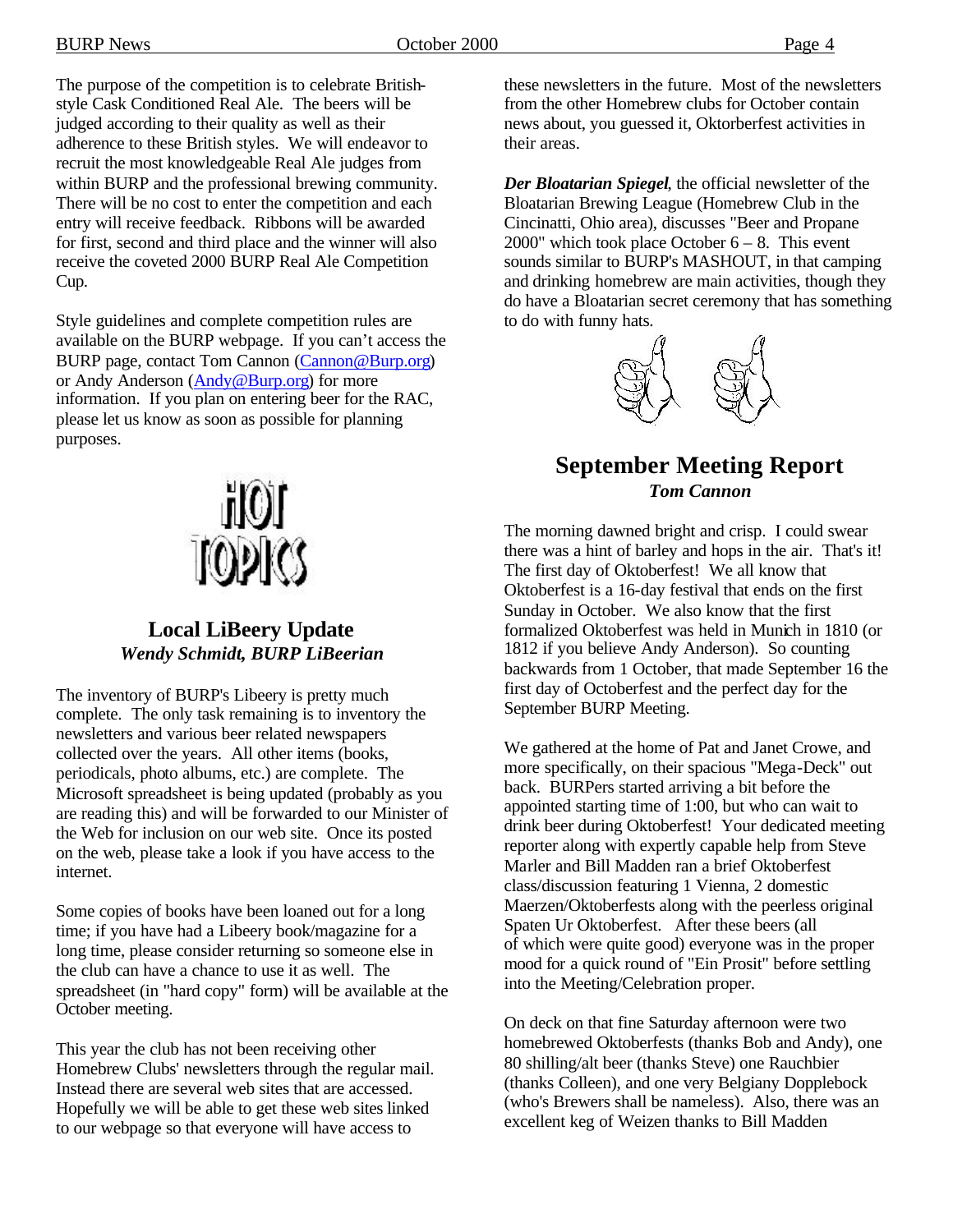and Cap City Brewery, and I also saw a Wild Goose keg of some kind and a keg that had a Sierra Nevada label on it, but I didn't get a chance to try those beers. And our uber-host, Pat Crowe, provided a wonderful keg of Pilsner Urquell...Yumm!!! There were also two kegs of homemade sodas that were appreciated by the non-beer drinking crowd (whoever they were).

There was also more food than you can shake a leiderhosen at (and keep that leiderhosen on Alan). Lots of German Sausages, including some that were homemade (and quite delicious). I don't tend to eat much at BURP meetings since I spend most of my time drinking, but the food I had was pretty good, and I have no doubt all of it tasted great.

Let's see, what else happened? There was a homebrew competition featuring 5 Oktoberfests. I was fortunate to have Wendy Schmidt and Jamie Langlie to judge with me, and it wasn't easy. All of them were pretty good, but the ribbon winners were all excellent. Steve Marler and Bob Dawson finished first, Andy Anderson was second and Bill and Christie got a third. Thanks for the entries, all! And there was a raffle with some great prizes, but since I didn't win any, I figured the usual BURP fix had to be on.

So that was the meeting. No report can adequately describe what a beautiful day it was, or how good some of the beers were. Guess you had to be there.



The first ever Euro Tour de BURP bicycle trip has begun in Amsterdam. Thirteen cyclists are pedaling 450 miles in a circular trip through Brussels, Cologne, Dusseldorf, and back to Amsterdam. A number of brewery tours and special beer tastings have been scheduled. The grand finale will be the "24 Hours of Beer" festival in Antwerp, Belgium on Oct 15, where the group will be joined by several other BURPers traveling to Belgium just for the festival. We'll return to the states on the 16th. Look forward to telling lots of stories at the BURP meeting on the 21st. Hope to see you all there. Cheers!



Bucca's Bock: A New Use For Spent Grains *Ralph Bucca*

Normally, I dump my spent grains in my garden after mashing. Since the last time I brewed, I have acquired Casper, the friendly goat, to help solve my yard maintenance problems. Casper likes to hang around people, so I chained him up nearby while I was brewing. Since Casper eats most non-animal food products, I gave him a handful of the still warm spent grains. He was quite happy, so I spread the rest of the spent grains on shower curtain to dry in the sun and bagged them up for him. So if you happen to have a goat, give him/her the spent grains. Casper will be attending the October meeting, so don't feed him any weird food.



**What was the first craft brewery to continue operations in MD following the 1978 lifting of prohibition on such activity? VA? DC? (Answer on page 8)**

**? ? ? ? ? ? ? ? ? ? ? ? ? ?**

#### **Beer Factoid**

After consuming a bucket or two of vibrant brew they called *aul*, or *ale*, the Vikings would head fearlessly into battle often without armor or even shirts. In fact, the term "berserk" means "bare shirt" in Norse, and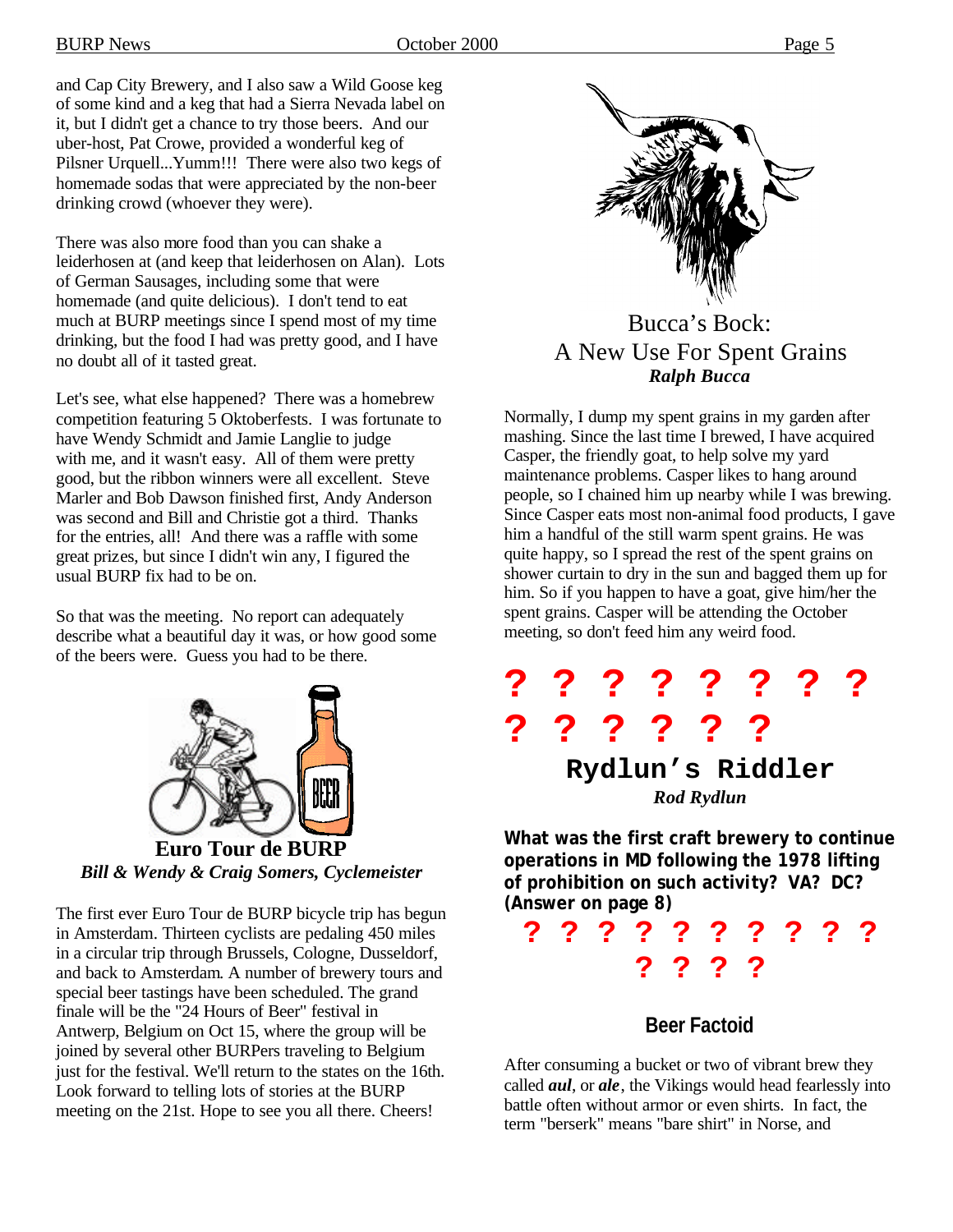eventually took on the meaning of their wild battles.

#### **October Clone Competition** *Bruce Bennett, Minister of Culture*



Our Annual Clone Competition is the Classic American Pale Ale of Sierra Nevada Pale Ale. The winner will be determined by the club membership in a taste-off to determine who has brewed a beer that has all of the attributes of SNPA.



#### **A Reflection on Beer Styles** *Ben Schwab*

Let's look briefly at beer styles. "What do you know about beer styles?" I hear you cry. "You don't brew to style. Every beer you make has at least a 1.060 gravity and a pound of hops!" Okay, so my concoctions never will win any category in AHA-sanctioned competitions. And not just because they defy categorization; they also suck. But that's another matter.

A lot of brewers get all caught up in what style a beer is. When they brew, they set out to make something very precise, with certain gravity and bitterness ranges. Then they compete with other precision brewers to see who can come closest to the given parameters. I admire the thought and sweat that they put into this work.

Then there are dunderheads like me who couldn't tell an American-Style Lager from an American-Style Light Lager to save their life. Hey, let's face it - who can? I think these hokey styles were fabricated so that breweries like Miller, Coors and Mickey's could win ribbons at the World Beer Cup every year. I challenge anyone to tell me what the difference is between these two ridiculous categories. The difference, if any, is probably subtler than the difference between Chef Prudhomme and Dom Deluise.

For example: American-Style Lager: Light golden color. Clear, with strong effervescence. Slight aluminum smell, otherwise no aroma. Tastes like alcoholic pond water. Body almost nonexistent.

American-Style Light Lager: Light golden color. Clear, with strong effervescence. Slight aluminum smell, otherwise no aroma. Tastes like alcoholic pond water. Body completely nonexistent.

Some of us laugh at this stylistic nonsense. "Style, shmyle - as long as it tastes good," we say. We prefer to brew beers that are unique to us, to experiment with different proportions and amounts of ingredients in order to create - usually by accident - something really tasty and different. I know that I could never have made my Double Oak Potato Chip Stout if I had limited my brewing to predefined beer categories.

I'm not saying that we should brew with absolutely no preconceived idea of what we're making (in fact, I do that less than 20 percent of the time). We like to have several types of beer in the house to match our many moods, so when we brew, we should usually set out to make a general class of beer, say, an IPA or a stout, but that's about as specific as many of us need to get. I mean, how many of us sit around thinking, "I could really go for an American-Style Light Lager right about now. Not an American-Style Lager - an American-Style \*Light\* Lager"?

Beer styles are there to be heeded or ignored as we choose. There is no right or wrong on the issue. I prefer to ignore styles, but that doesn't mean that I make fun of people who heed them (well, at least no more than I make fun of everyone else). If you want to stuff every beer you make into a category that someone else defined, you go right ahead. If you choose not to use your creativity to make something the likes of which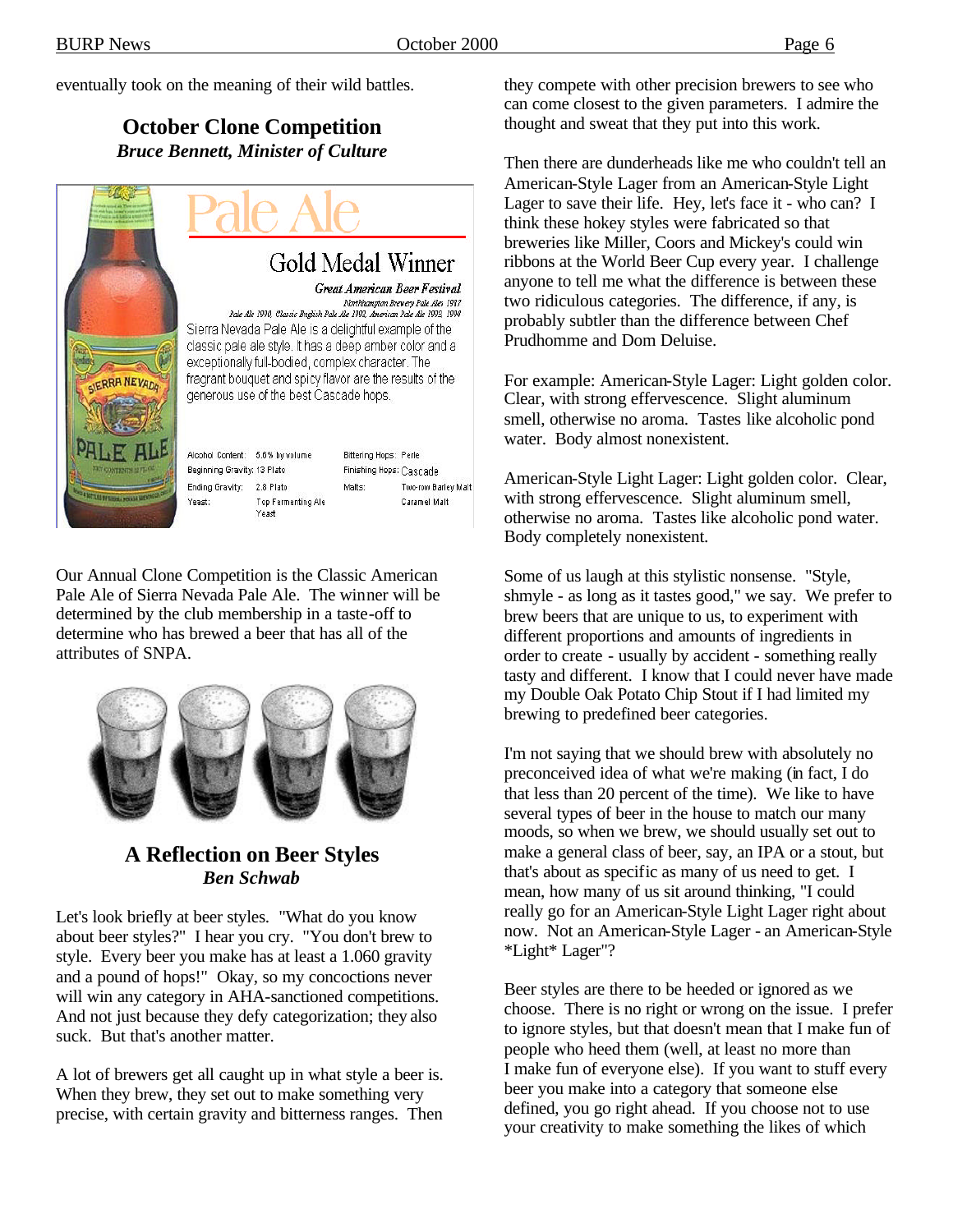you have never tasted before, then you are free to live this way. If you want to open every bottle of homebrew with certain expectations and be disappointed if you didn't hit a particular beer style on the nose -- even if the beer tastes good -- then by all means do so. Or, if you decide to Hell with convention and brew by the seat of your pants, that's fine. If, rather than simply copy someone else's recipe, you prefer to just throw various malts and hops into your mash tun and boil kettle and see what comes out, then more power to you. Such freedom is a luxury that not everyone has.

So enjoy that bottle of Scottish Export Ale -- or Kitchen Sink. Be proud of your homebrewing medals -- or lack thereof. Ship three bottles of your best brew to the next AHA Nationals -- or to your grandmother. Whether scientific or artistic, Type A or Type B, we all share a love for great beer.

We'll break for lunch from to 12:30 to 1:30 P.M. Jim Wagner (brewer at DuClaw) will start off the afternoon session at 1:30 P.M. with a demonstration of the ProMash software. At 2:15, Dan will return to discuss sanitation, at 3:00 Mark Cassells (of FOAM) will discuss mead, and Ron Kodlick (Award-winning homebrewer from Cross Street Irregulars) will wrap things up at 3:45 with his beer evaluation/faults segment. The day will conclude with a beer tasting.

Tickets to this event are \$20 and include lunch, course materials and the beer tasting. If you would like tickets, you can contact me by email or by phone at 800-336- 4436 x2176 during the day. Please pass this message to your friends, clubs and fellow beer lovers.

I hope you can make it to this event, and I look forward to seeing you there!



**For the Good of the Order**

# **Montgomery County Fair Organizers Express Gratitude**

A BIG THANKS goes to all the BURP members who judged at the 5th Annual Montgomery County Ag Fair Home Brew Competition. With out them we would not be as successful as we have been.

We have started planning next year's event and we will have a new facility to judge in and we are all looking forward to it. The fair next year is August 10 - 18. That would mean that the competition and BOS would be on the 11th.

**THANKS** 

PAT & BILL LAWRENCE HomeBrew Department



### **BrewFest I Clipper City Brewing Workshop October 28** *Submitted by Ed Hudson*

Clipper City Brewing Company and the Free State Homebrew Club Guild are hosting a brewing workshop on Oct. 28 at Clipper City from 9:00 A.M. –5:00 P.M.

BrewFest I is a celebration and discussion of brewing, homebrewing, mead and our beloved beer. We will have speakers from around the state and Virginia there to discuss several interesting topics.

Things will get started at 9:00 A.M. on October 28 with a tour of Clipper City with Hugh Sisson. At 9:45, Dan Baker (Five Star Chemicals, and formerly L.D. Carlson) will discuss malt, at 10:30 Alan Meeker (a cell biologist/biochemist at Hopkins) will discuss yeast biology and cultivation, and at 11:15 A.M., Becky Pyle (of Hop Union) will discuss hop cultivation.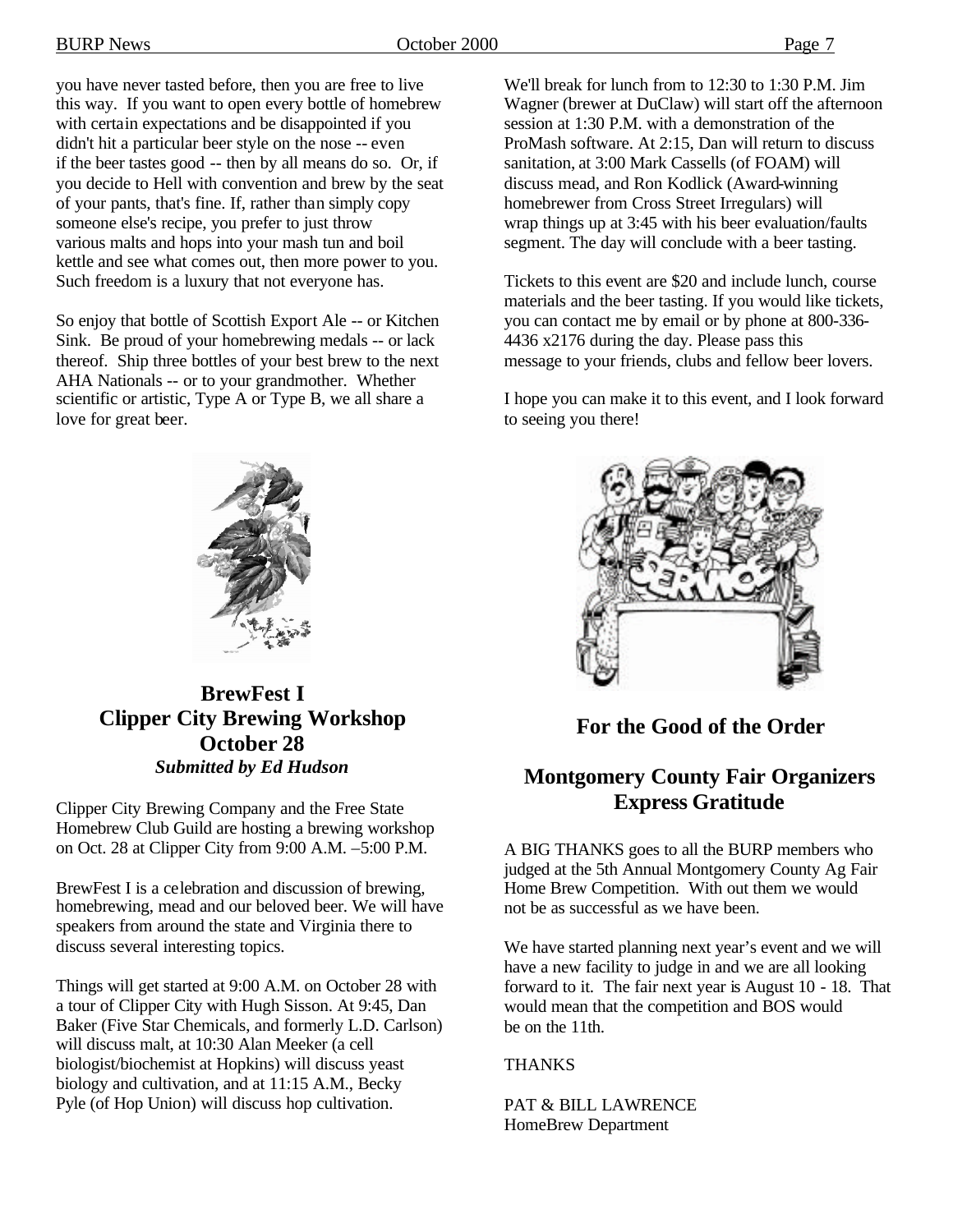#### **BURP Officers**

| <b>Office</b>                       | <b>Officer</b>       | <b>Phone/E-mail</b>                                          |
|-------------------------------------|----------------------|--------------------------------------------------------------|
| <b>Fearless Leader</b>              | John Dittmann        | $(703)$ 641-9760                                             |
| <b>Minister of</b><br>Enlightenment | Wendy Aaronson       | dittmann@burp.org<br>$(301) 762 - 6523$<br>aaronson@burp.org |
| <b>Minister of</b>                  | <b>Bruce Bennett</b> | $(703)$ 594-3344                                             |
| <i>Culture</i>                      |                      | bennett@burp.org                                             |
| <b>Minister of</b>                  | Jamie Langlie        | $(301)$ 933-3081                                             |
| <b>Truth</b>                        |                      | langlie@burp.org                                             |
| <b>Minister of</b>                  | <b>Bill Ridgely</b>  | $(301)$ 762-6523                                             |
| Propaganda                          |                      | ridgely@burp.org                                             |
| <b>Minister of</b>                  | Ralph Bucca          | $(410)$ 257-0022                                             |
| <b>Prosperity</b>                   |                      | bucca@burp.org                                               |
| Minister of the                     | Lynn Ashley          | $(703)$ 522-5308                                             |
| Web                                 |                      | ashley@burp.org                                              |
| Libeerian                           | Wendy Schmidt        | $(703)$ 866-0752                                             |
|                                     |                      | schmidt@burp.org                                             |

#### **AHA 2001 Club-Only Competition Schedule** *Gary Glass, gary@aob.org*

Announcing the first three AHA Club-Only Competitions of 2001:

**Early-February:** *Dunkel & Schwarzbier***, Cat. 13** Hosted by Chris Kaufman and the Derby Brew Club

#### **Late-March:** *Stout***, Cat. 16 & Cat. 12C**

Hosted by Keith Curtachio and the Niagara Association of Homebrewers

#### **Late-May:** *Bockanalia***, Cat. 14**

Hosted by Elaine Seely and the Cincinnati Malt Infusers

# CHECK IT OUT …

**The MASHOUT 2000 web page is at: http://burp.org/mashout2000/ See photos, competition results, and more.**

**Spirit of Belgium 2001 Location Located! See http://burp.org/SoB2001**

# **? ? ? ?**

*Answer to Rydlun's Riddler: See if I'm right: British Brewing; VA Native; CCBC.*

#### **Editor's Corner** *Jamie Langlie, Minister of Truth (and trusty Co-minister, Paul)*

Paul and I just returned home from the Capitol City Octoberfest, where we rubbed elbows with numerous BURPERs, and Kathy Koch and I even took a stab at doing the "Chicken Dance." Everyone seemed to be in an appropriately festive mood, fueled by an abundance of craft-brewed beers, great food, and an absolutely picture-perfect day.

Paul and I will be in China for November  $12 - 26$ , and I will be busy from November 5 on. As a result, we will need to rely on a back-up editor to produce the November newsletter. Any volunteers would be much appreciated. We should know by the October meeting who will be filling in for us.

We just discovered that Qingdao, the city where I will speak in China, is known as "beer city." Apparently, it was the center of a large German enclave years ago, and the city retains a distinctly German character in its architecture and mood. It is also the home of the Tsingtao brewery, and I've expressed a wish to our host that we take a tour. If any of you have other beerrelated information about Qingdao, Shanghai, or Beijing, please send it our way soon.

Thanks to Tom Cannon for reporting on our September BURP meeting – volunteers are still needed to chronicle BURP meetings for future issues of the *News*. A new feature this month is "Rydlun's Riddler." Please let Rod know if you have a beer-related trivia question to contribute. Keep those articles and ideas flowing our way!



Halloween Ghosties and Ghoulies, Don't Be Shy: Costumes and/or Weird Beers Are Welcome at the October Meeting.